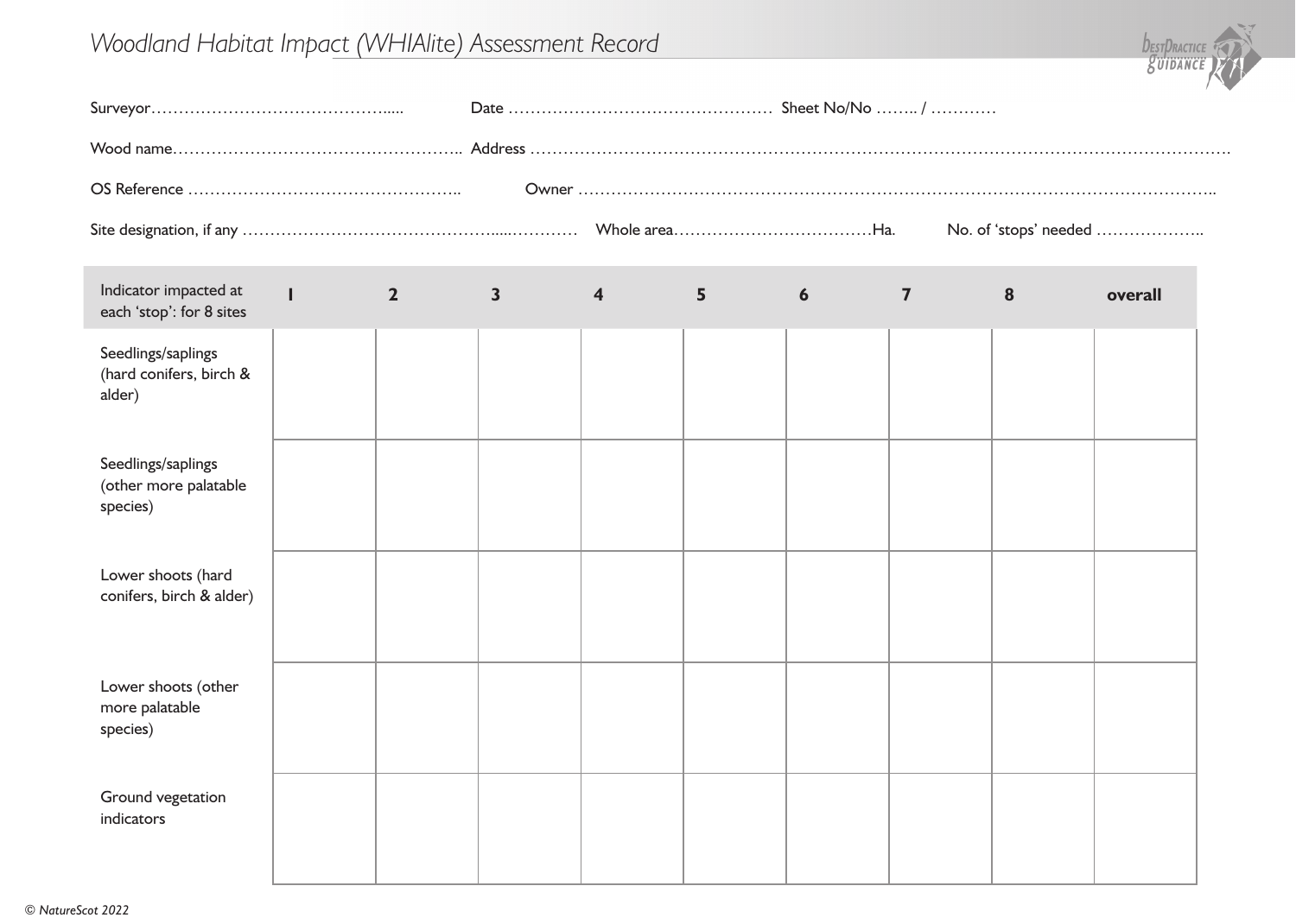## *General notes*



| Additional relevant notes                           |  | $\overline{\mathbf{4}}$ | 5 <sup>5</sup> | 6 | 8 |
|-----------------------------------------------------|--|-------------------------|----------------|---|---|
| Evidence of other herbivores?                       |  |                         |                |   |   |
| Condition of fencing, Good, Mixed, Bad, Not Present |  |                         |                |   |   |
| Canopy Closure, include bracken, 0-100%             |  |                         |                |   |   |
| Purpose of area at site*                            |  |                         |                |   |   |
| Impact of current or recent weather?                |  |                         |                |   |   |
| What time period needed for next assessment?        |  |                         |                |   |   |

\*Amenity or Conservation, AC. Designated, D. Natural Regeneration, NR, Commercial, C. Shelter / Grazing, SG.

## *Table 1: Number of 'stops' per woodland*

| $<$ 5 $Ha$   | 2 'stops'      | $5 - 10$ Ha<br>3'stops'                                                                                                                                                                        | 10-30Ha                                                                                                                                                                                         | 5 'stops' | $30 + Ha$ | 8 'stops' |  |  |  |  |  |
|--------------|----------------|------------------------------------------------------------------------------------------------------------------------------------------------------------------------------------------------|-------------------------------------------------------------------------------------------------------------------------------------------------------------------------------------------------|-----------|-----------|-----------|--|--|--|--|--|
| <b>Score</b> | Code           | Damage description and extent                                                                                                                                                                  |                                                                                                                                                                                                 |           |           |           |  |  |  |  |  |
| Very High    | <b>VH</b>      | Extreme damage. All plants intensively damaged                                                                                                                                                 |                                                                                                                                                                                                 |           |           |           |  |  |  |  |  |
| High         | Н              |                                                                                                                                                                                                | More than 75% of last year's growth of seedlings, saplings & lower shoots removed, or, more than 75% of Ground Vegetation shoots<br>browsed. Browsing easy to find and looks severe             |           |           |           |  |  |  |  |  |
| Medium       | M              |                                                                                                                                                                                                | Between 25% -75% of last year's growth of seedlings, saplings & lower shoots removed, or, between 25% - 75% of Ground<br>Vegetation shoots browsed. Browsing easy to find and looks significant |           |           |           |  |  |  |  |  |
| Low          |                | Less than 25% of last year's growth of seedlings, saplings & lower shoots removed, or, less than 25% of Ground Vegetation shoots<br>browsed. Browsing not easy to find and looks insignificant |                                                                                                                                                                                                 |           |           |           |  |  |  |  |  |
| No Impact    | N <sub>l</sub> | No damage evident                                                                                                                                                                              |                                                                                                                                                                                                 |           |           |           |  |  |  |  |  |
| N/A          | N/A            | No indicator present                                                                                                                                                                           |                                                                                                                                                                                                 |           |           |           |  |  |  |  |  |

*© NatureScot 2022*